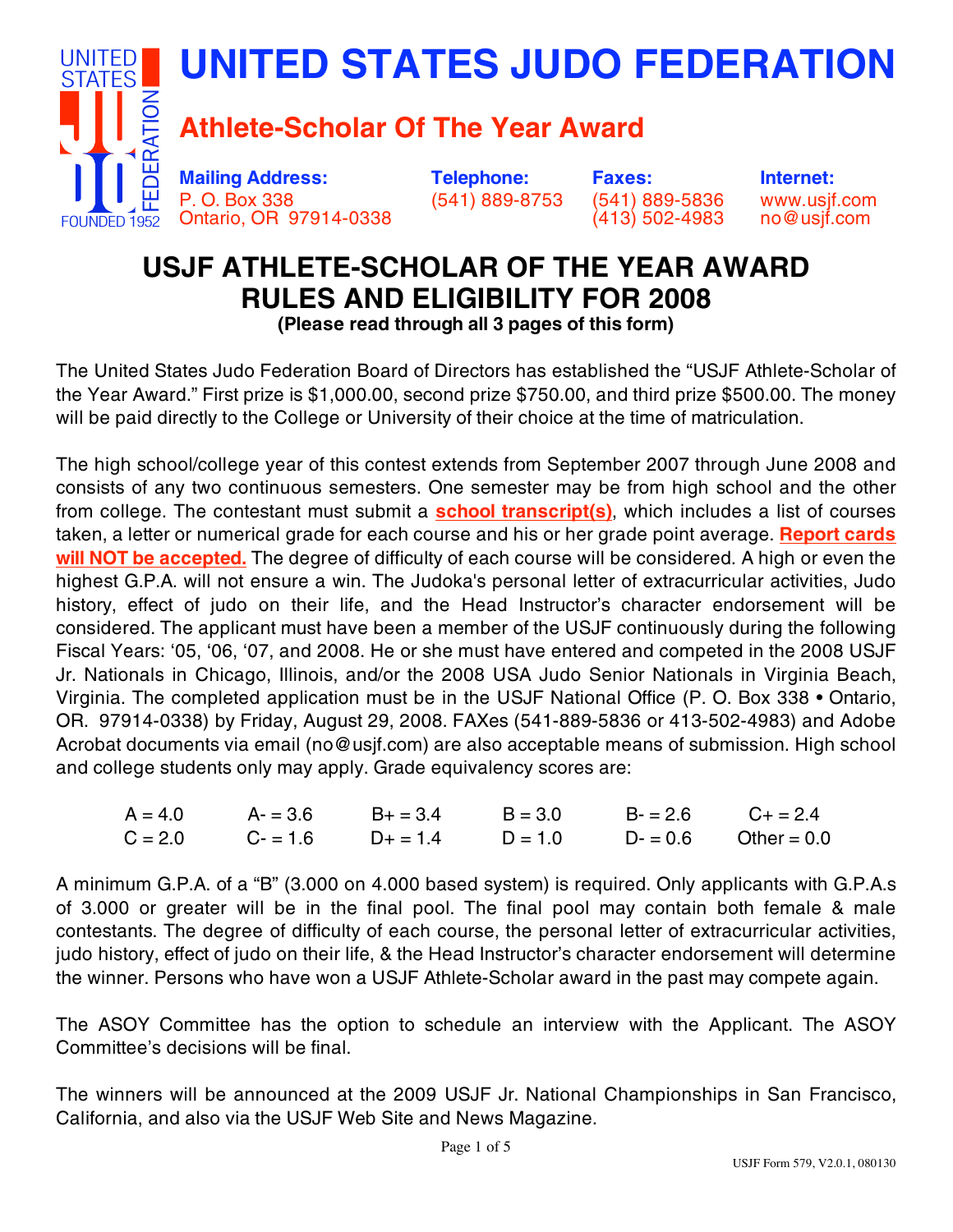| <b>UNITED</b><br><b>STATES</b>                                            | USJF ATHLETE-SCHOLAR OF THE YEAR AWARD<br><b>OFFICIAL APPLICATION FORM</b> |              |              |  |  |  |
|---------------------------------------------------------------------------|----------------------------------------------------------------------------|--------------|--------------|--|--|--|
| EDERATION<br>FOUNDED 1952                                                 | <b>GENERAL INFORMATION</b><br>(Please use Acrobat Reader to complete form) | <b>Print</b> | <b>Reset</b> |  |  |  |
| Name:                                                                     |                                                                            |              |              |  |  |  |
| <b>Address:</b>                                                           |                                                                            |              |              |  |  |  |
| Phone:                                                                    |                                                                            |              |              |  |  |  |
| Rank:                                                                     | USJF ID #: ______________________________                                  |              |              |  |  |  |
| DOB:                                                                      | ___________________________________                                        |              |              |  |  |  |
|                                                                           |                                                                            |              |              |  |  |  |
| Dojo/ Club Name:                                                          |                                                                            |              |              |  |  |  |
| <b>Instructor Name:</b>                                                   |                                                                            |              |              |  |  |  |
| Yudanshakai:                                                              |                                                                            |              |              |  |  |  |
| <b>Name of School:</b>                                                    |                                                                            |              |              |  |  |  |
| <b>Address:</b>                                                           |                                                                            |              |              |  |  |  |
| Current G.P.A. for entire school year<br><b>September 2007-June 2008:</b> | ____________________                                                       |              |              |  |  |  |

**Tournament Competition Record** (Check either or both tournaments in which you competed)**:**

[ ] 2008 USJF Jr, Youth, Team, & Kata National Championships (Chicago, Illinois)

[ ] 2008 USA Judo Senior National Championships (Virginia Beach, Virginia)

This completed application, supporting documentation, portrait photograph, and **SCHOOL TRANSCRIPTS (NO report cards)** must be in the USJF National Office (P. O. Box 338 • Ontario, OR. 97914-0338) by Friday, August 29, 2008. A FAX (541-889-5836 or 413-502-4983) or Adobe Acrobat document via email (no@usjf.com) is acceptable. Incomplete applications or those without transcripts will be rejected.

**Please complete all information required on page 2, 3, 4, & 5 of this form.**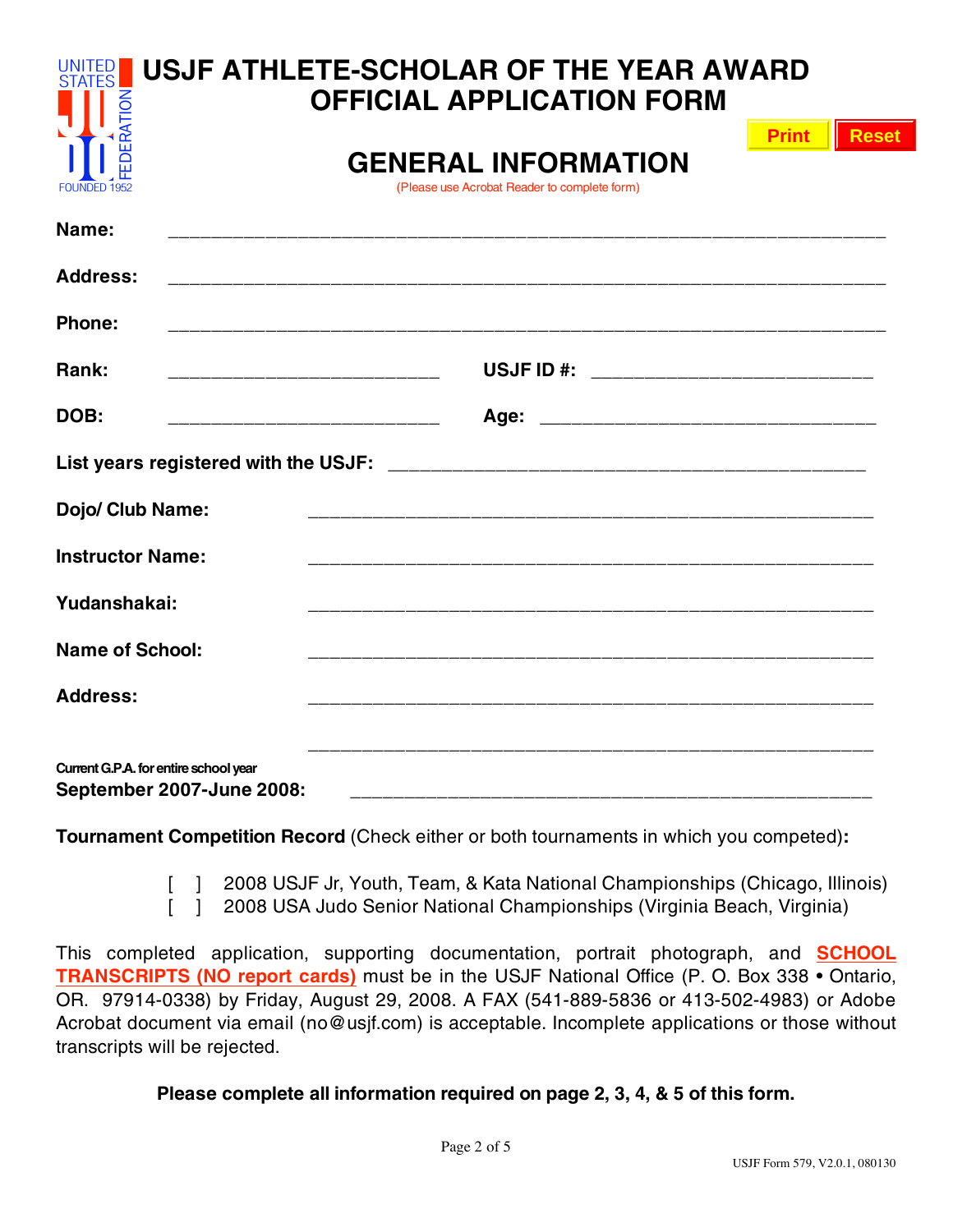1. Describe the nature and extent of your Judo activities:

2. Describe any of your other extracurricular activities, academic honors, awards, etc:

3. Describe how judo has affected your life: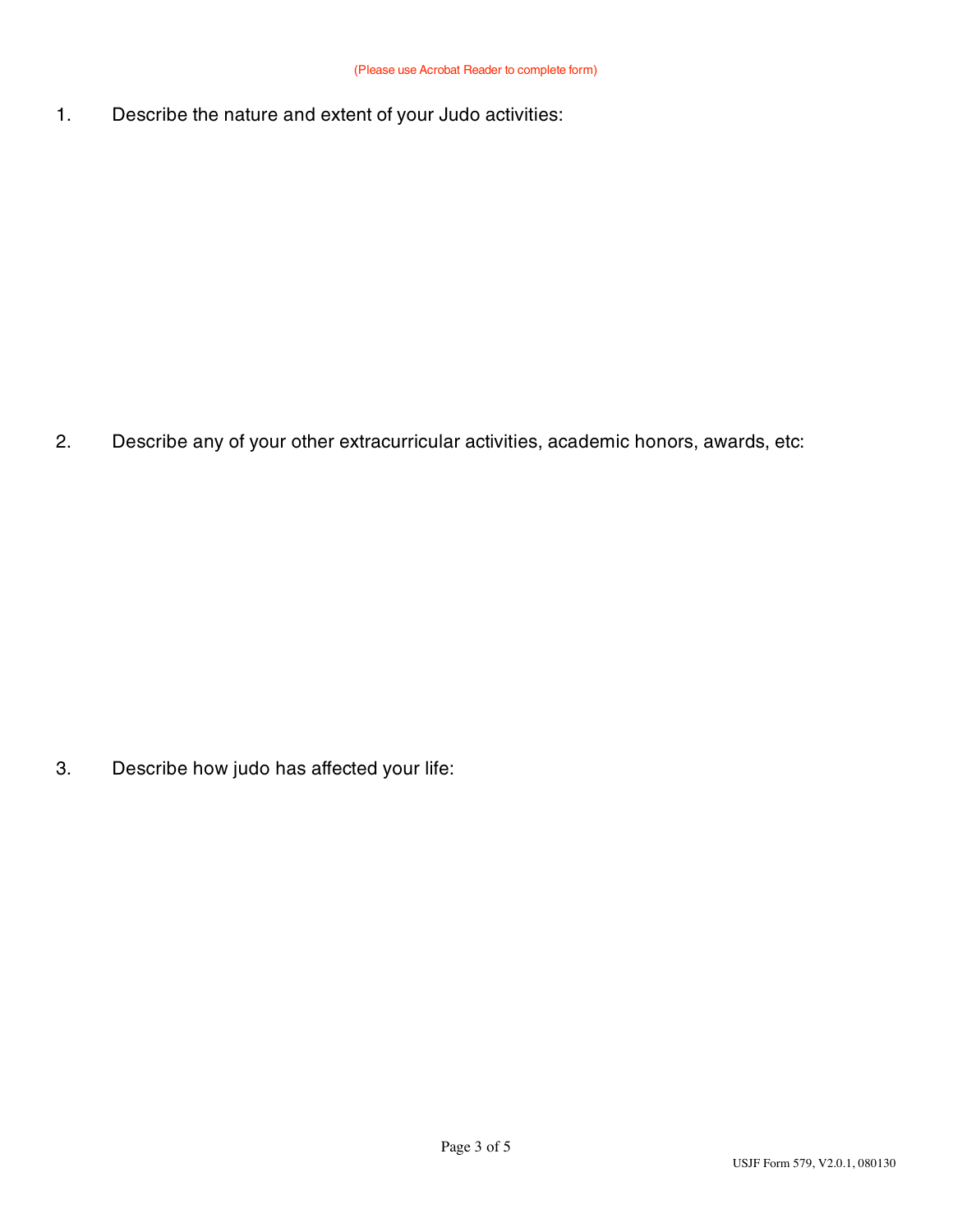4. Head Instructor's Character Endorsement (written by Head Instructor):

Head Instructor's Signature **Date** Date **Date** 

\_\_\_\_\_\_\_\_\_\_\_\_\_\_\_\_\_\_\_\_\_\_\_\_\_\_\_\_\_\_\_\_\_\_\_\_\_\_\_\_\_\_\_\_\_\_\_\_\_\_\_\_\_\_\_\_\_ \_\_\_\_\_\_\_\_\_\_\_\_\_\_